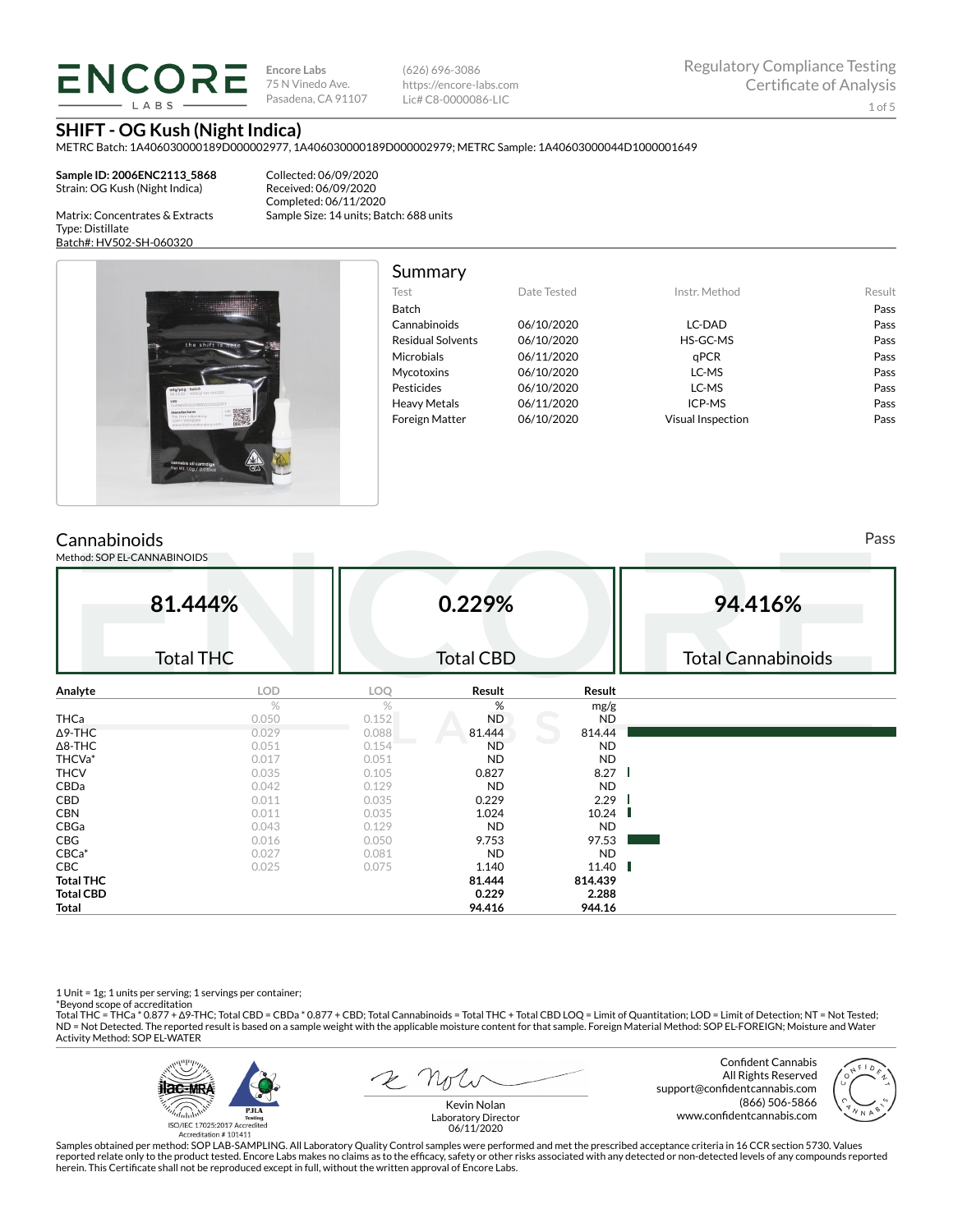## **ENCORE LARS**

**Encore Labs** 75 N Vinedo Ave. Pasadena, CA 91107 (626) 696-3086 https://encore-labs.com Lic# C8-0000086-LIC

**SHIFT - OG Kush (Night Indica)**

METRC Batch: 1A406030000189D000002977, 1A406030000189D000002979; METRC Sample: 1A40603000044D1000001649

**Sample ID: 2006ENC2113\_5868** Strain: OG Kush (Night Indica)

Collected: 06/09/2020 Received: 06/09/2020 Completed: 06/11/2020 Sample Size: 14 units; Batch: 688 units

Matrix: Concentrates & Extracts Type: Distillate Batch#: HV502-SH-060320

#### Pesticides

Method: SOP EL-PesticidesLCMS LC-MS

| Analyte             | <b>LOD</b> | LOO       | Limit          | Result                                                                                                                   | <b>Status</b> | Analyte                 | <b>LOD</b> | LOO       | Limit          | Result                           | <b>Status</b> |
|---------------------|------------|-----------|----------------|--------------------------------------------------------------------------------------------------------------------------|---------------|-------------------------|------------|-----------|----------------|----------------------------------|---------------|
|                     | $\mu$ g/g  | $\mu$ g/g | $\mu$ g/g      | $\mu$ g/g                                                                                                                |               |                         | $\mu$ g/g  | $\mu$ g/g | $\mu$ g/g      | $\mu$ g/g                        |               |
| Abamectin           | 0.005      | 0.02      | 0.1            | <b>ND</b>                                                                                                                | Pass          | Fludioxonil             | 0.01       | 0.05      | 0.1            | <b>ND</b>                        | Pass          |
| Acephate            | 0.002      | 0.01      | 0.1            | <b>ND</b>                                                                                                                | Pass          | Hexythiazox             | 0.005      | 0.02      | 0.1            | <b>ND</b>                        | Pass          |
| Acequinocyl         | 0.005      | 0.02      | 0.1            | <b>ND</b>                                                                                                                | Pass          | Imazalil                | 0.05       | 0.1       | 0.05           | <b>ND</b>                        | Pass          |
| Acetamiprid         | 0.005      | 0.02      | 0.1            | <b>ND</b>                                                                                                                | Pass          | Imidacloprid            | 0.005      | 0.02      | 5              | <b>ND</b>                        | Pass          |
| Aldicarb            | 0.05       | 0.1       | 0.05           | <b>ND</b>                                                                                                                | Pass          | Kresoxim Methyl         | 0.005      | 0.02      | 0.1            | <b>ND</b>                        | Pass          |
| Azoxystrobin        | 0.005      | 0.02      | 0.1            | <b>ND</b>                                                                                                                | Pass          | Malathion               | 0.02       | 0.05      | 0.5            | <b>ND</b>                        | Pass          |
| <b>Bifenazate</b>   | 0.005      | 0.01      | 0.1            | 0.021                                                                                                                    | Pass          | Metalaxyl               | 0.002      | 0.005     | $\overline{2}$ | <b>ND</b>                        | Pass          |
| <b>Bifenthrin</b>   | 0.005      | 0.05      | 3              | <loq< td=""><td>Pass</td><td>Methiocarb</td><td>0.05</td><td>0.1</td><td>0.05</td><td><b>ND</b></td><td>Pass</td></loq<> | Pass          | Methiocarb              | 0.05       | 0.1       | 0.05           | <b>ND</b>                        | Pass          |
| <b>Boscalid</b>     | 0.02       | 0.05      | 0.1            | <loq< td=""><td>Pass</td><td>Methomyl</td><td>0.01</td><td>0.02</td><td>1</td><td><b>ND</b></td><td>Pass</td></loq<>     | Pass          | Methomyl                | 0.01       | 0.02      | 1              | <b>ND</b>                        | Pass          |
| Captan              | 0.05       | 0.1       | 0.7            | <b>ND</b>                                                                                                                | Pass          | Mevinphos               | 0.02       | 0.05      | 0.02           | <b>ND</b>                        | Pass          |
| Carbaryl            | 0.02       | 0.05      | 0.5            | <b>ND</b>                                                                                                                | Pass          | Myclobutanil            | 0.005      | 0.01      | 0.1            | <b>ND</b>                        | Pass          |
| Carbofuran          | 0.05       | 0.1       | 0.05           | <b>ND</b>                                                                                                                | Pass          | Naled                   | 0.01       | 0.02      | 0.1            | <b>ND</b>                        | Pass          |
| Chlorantraniliprole | 0.002      | 0.01      | 10             | <b>ND</b>                                                                                                                | Pass          | Oxamyl                  | 0.005      | 0.01      | 0.5            | <b>ND</b>                        | Pass          |
| Chlordane           | 0.05       | 0.1       | 0.05           | <b>ND</b>                                                                                                                | Pass          | Paclobutrazol           | 0.05       | 0.1       | 0.05           | <b>ND</b>                        | Pass          |
| Chlorfenapyr        | 0.05       | 0.1       | 0.05           | <b>ND</b>                                                                                                                | Pass          | Parathion Methyl        | 0.05       | 0.1       | 0.05           | <b>ND</b>                        | Pass          |
| Chlorpyrifos        | 0.05       | 0.1       | 0.05           | <b>ND</b>                                                                                                                | Pass          | Pentachloronitrobenzene | 0.01       | 0.02      | 0.1            | <b>ND</b>                        | Pass          |
| Clofentezine        | 0.01       | 0.02      | 0.1            | <b>ND</b>                                                                                                                | Pass          | Permethrin              | 0.02       | 0.05      | 0.5            | <b>ND</b>                        | Pass          |
| Coumaphos           | 0.02       | 0.05      | 0.02           | <b>ND</b>                                                                                                                | Pass          | Phosmet                 | 0.01       | 0.02      | 0.1            | <b>ND</b>                        | Pass          |
| Cyfluthrin          | 0.05       | 0.1       | $\overline{2}$ | <b>ND</b>                                                                                                                | Pass          | Piperonyl Butoxide      | 0.002      | 0.01      | 3              | <b>ND</b>                        | Pass          |
| Cypermethrin        | 0.05       | 0.1       | $\mathbf 1$    | <b>ND</b>                                                                                                                | Pass          | Prallethrin             | 0.005      | 0.02      | 0.1            | <b>ND</b>                        | Pass          |
| Daminozide          | 0.02       | 0.05      | 0.02           | <b>ND</b>                                                                                                                | Pass          | Propiconazole           | 0.005      | 0.01      | 0.1            | <b>ND</b>                        | Pass          |
| Diazinon            | 0.002      | 0.01      | 0.1            | <b>ND</b>                                                                                                                | Pass          | Propoxur                | 0.05       | 0.1       | 0.05           | <b>ND</b>                        | Pass          |
| <b>Dichlorvos</b>   | 0.02       | 0.05      | 0.02           | <b>ND</b>                                                                                                                | Pass          | Pyrethrins              | 0.02       | 0.05      | 0.5            | <b>ND</b>                        | Pass          |
| Dimethoate          | 0.02       | 0.05      | 0.02           | <b>ND</b>                                                                                                                | Pass          | Pyridaben               | 0.005      | 0.01      | 0.1            | <b>ND</b>                        | Pass          |
| Dimethomorph        | 0.005      | 0.02      | $\overline{2}$ | <b>ND</b>                                                                                                                | Pass          | Spinetoram              | 0.005      | 0.01      | 0.1            | <b>ND</b>                        | Pass          |
| Ethoprophos         | 0.05       | 0.1       | 0.05           | ND.                                                                                                                      | Pass          | Spinosad                | 0.005      | 0.01      | 0.1            | <b>ND</b>                        | Pass          |
| Etofenprox          | 0.05       | 0.1       | 0.05           | <b>ND</b>                                                                                                                | Pass          | Spiromesifen            | 0.01       | 0.02      | 0.1            | <b>ND</b>                        | Pass          |
| Etoxazole           | 0.005      | 0.02      | 0.1            | <b>ND</b>                                                                                                                | Pass          | Spirotetramat           | 0.005      | 0.01      | 0.1            | <b>ND</b>                        | Pass          |
| Fenhexamid          | 0.005      | 0.02      | 0.1            | <b>ND</b>                                                                                                                | Pass          | Spiroxamine             | 0.05       | 0.1       | 0.05           | <b>ND</b>                        | Pass          |
| Fenoxycarb          | 0.05       | 0.1       | 0.05           | <b>ND</b>                                                                                                                | Pass          | Tebuconazole            | 0.005      | 0.01      | 0.1            | <b>ND</b>                        | Pass          |
| Fenpyroximate       | 0.005      | 0.02      | 0.1            | <b>ND</b>                                                                                                                | Pass          | Thiacloprid             | 0.02       | 0.05      | 0.02           | <b>ND</b>                        | Pass          |
| Fipronil            | 0.05       | 0.1       | 0.05           | <b>ND</b>                                                                                                                | Pass          | Thiamethoxam            | 0.005      | 0.01      | 5              | <b>ND</b>                        | Pass          |
| Flonicamid          | 0.01       | 0.02      | 0.1            | <b>ND</b>                                                                                                                | Pass          | Trifloxystrobin         | 0.005      | 0.01      | 0.1            | <loo< td=""><td>Pass</td></loo<> | Pass          |

Date Tested: 06/10/2020 LOQ = Limit of Quantitation; LOD = Limit of Detection; NT = Not Tested; ND = Not Detected.



Confident Cannabis All Rights Reserved support@confidentcannabis.com (866) 506-5866 www.confidentcannabis.com



Kevin Nolan Laboratory Director 06/11/2020

Samples obtained per method: SOP LAB-SAMPLING. All Laboratory Quality Control samples were performed and met the prescribed acceptance criteria in 16 CCR section 5730. Values reported relate only to the product tested. Encore Labs makes no claims as to the efficacy, safety or other risks associated with any detected or non-detected levels of any compounds reported<br>herein. This Certificate shall

Pass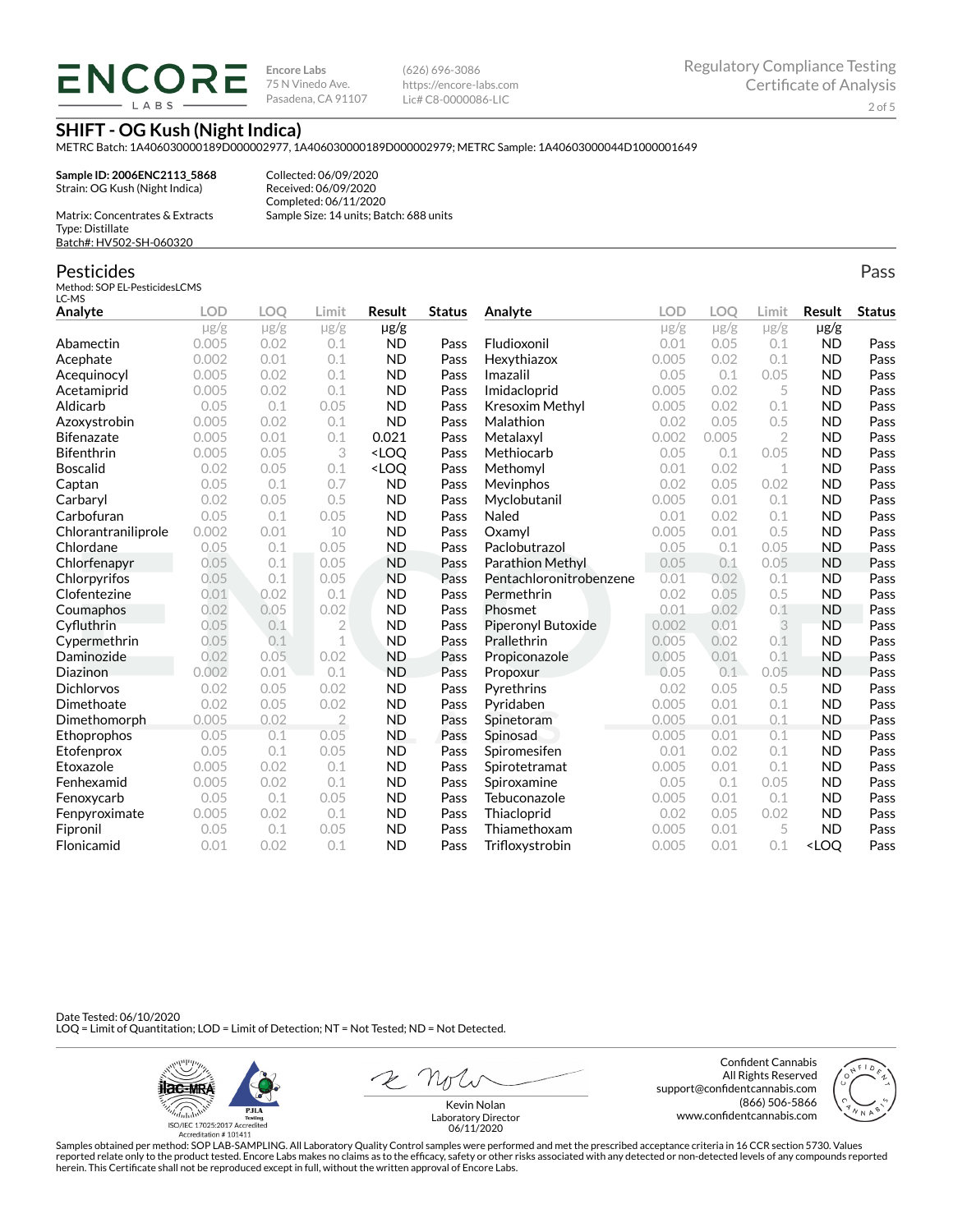## **ENCORE LARS**

**Encore Labs** 75 N Vinedo Ave. Pasadena, CA 91107 (626) 696-3086 https://encore-labs.com Lic# C8-0000086-LIC

Pass

#### **SHIFT - OG Kush (Night Indica)**

METRC Batch: 1A406030000189D000002977, 1A406030000189D000002979; METRC Sample: 1A40603000044D1000001649

**Sample ID: 2006ENC2113\_5868** Strain: OG Kush (Night Indica)

Collected: 06/09/2020 Received: 06/09/2020 Completed: 06/11/2020 Sample Size: 14 units; Batch: 688 units

| Matrix: Concentrates & Extracts |
|---------------------------------|
| Type: Distillate                |
| Batch#: HV502-SH-060320         |

#### Residual Solvents

Method: SOP EL-RES\_SOLVENTS HS-GC-MS

| HS-GC-MS            |            |           |       |                                  |               |
|---------------------|------------|-----------|-------|----------------------------------|---------------|
| Analyte             | <b>LOD</b> | LOQ       | Limit | Result                           | <b>Status</b> |
|                     | $\mu$ g/g  | $\mu$ g/g | µg/g  | $\mu$ g/g                        |               |
| 1,2-Dichloro-Ethane | 0.1        | 0.29      |       | <b>ND</b>                        | Pass          |
| Acetone             | 6.21       | 18.81     | 5000  | <b>ND</b>                        | Pass          |
| Acetonitrile        | 4.56       | 13.83     | 410   | <b>ND</b>                        | Pass          |
| Benzene             | 0.09       | 0.28      |       | <b>ND</b>                        | Pass          |
| <b>Butane</b>       | 0.2        | 0.61      | 5000  | <b>ND</b>                        | Pass          |
| Chloroform          | 0.1        | 0.29      |       | <b>ND</b>                        | Pass          |
| Ethanol             | 2.28       | 6.9       | 5000  | 101.23                           | Pass          |
| Ethyl-Acetate       | 0.16       | 0.48      | 5000  | <b>ND</b>                        | Pass          |
| Ethyl-Ether         | 0.12       | 0.38      | 5000  | <b>ND</b>                        | Pass          |
| Ethylene Oxide      | 0.08       | 0.24      |       | <b>ND</b>                        | Pass          |
| Heptane             | 0.1        | 0.29      | 5000  | 0.35                             | Pass          |
| Isopropanol         | 2.01       | 6.09      | 5000  | <loq< td=""><td>Pass</td></loq<> | Pass          |
| Methanol            | 9.62       | 29.14     | 3000  | <b>ND</b>                        | Pass          |
| Methylene-Chloride  | 0.1        | 0.31      |       | <b>ND</b>                        | Pass          |
| n-Hexane            | 2.68       | 8.12      | 290   | <b>ND</b>                        | Pass          |
| Pentane             | 0.64       | 1.94      | 5000  | <b>ND</b>                        | Pass          |
| Propane             | 0.08       | 0.25      | 5000  | ND.                              | Pass          |
| Toluene             | 0.1        | 0.29      | 890   | 1.50                             | Pass          |
| Trichloroethene     | 0.1        | 0.29      |       | ND.                              | Pass          |
| <b>Xylenes</b>      | 0.6        | 1.82      | 2170  | <b>ND</b>                        | Pass          |

Date Tested: 06/10/2020 LOQ = Limit of Quantitation; LOD = Limit of Detection; NT = Not Tested; ND = Not Detected.

**ilac-MRA PJLA** alaha<sup>ha</sup> ISO/IEC 17025:2017 Ac redited Accreditation #101411

 $2$   $n_{\text{U}}$ 

Confident Cannabis All Rights Reserved support@confidentcannabis.com (866) 506-5866 www.confidentcannabis.com



Kevin Nolan Laboratory Director 06/11/2020

Samples obtained per method: SOP LAB-SAMPLING. All Laboratory Quality Control samples were performed and met the prescribed acceptance criteria in 16 CCR section 5730. Values reported relate only to the product tested. Encore Labs makes no claims as to the efficacy, safety or other risks associated with any detected or non-detected levels of any compounds reported<br>herein. This Certificate shall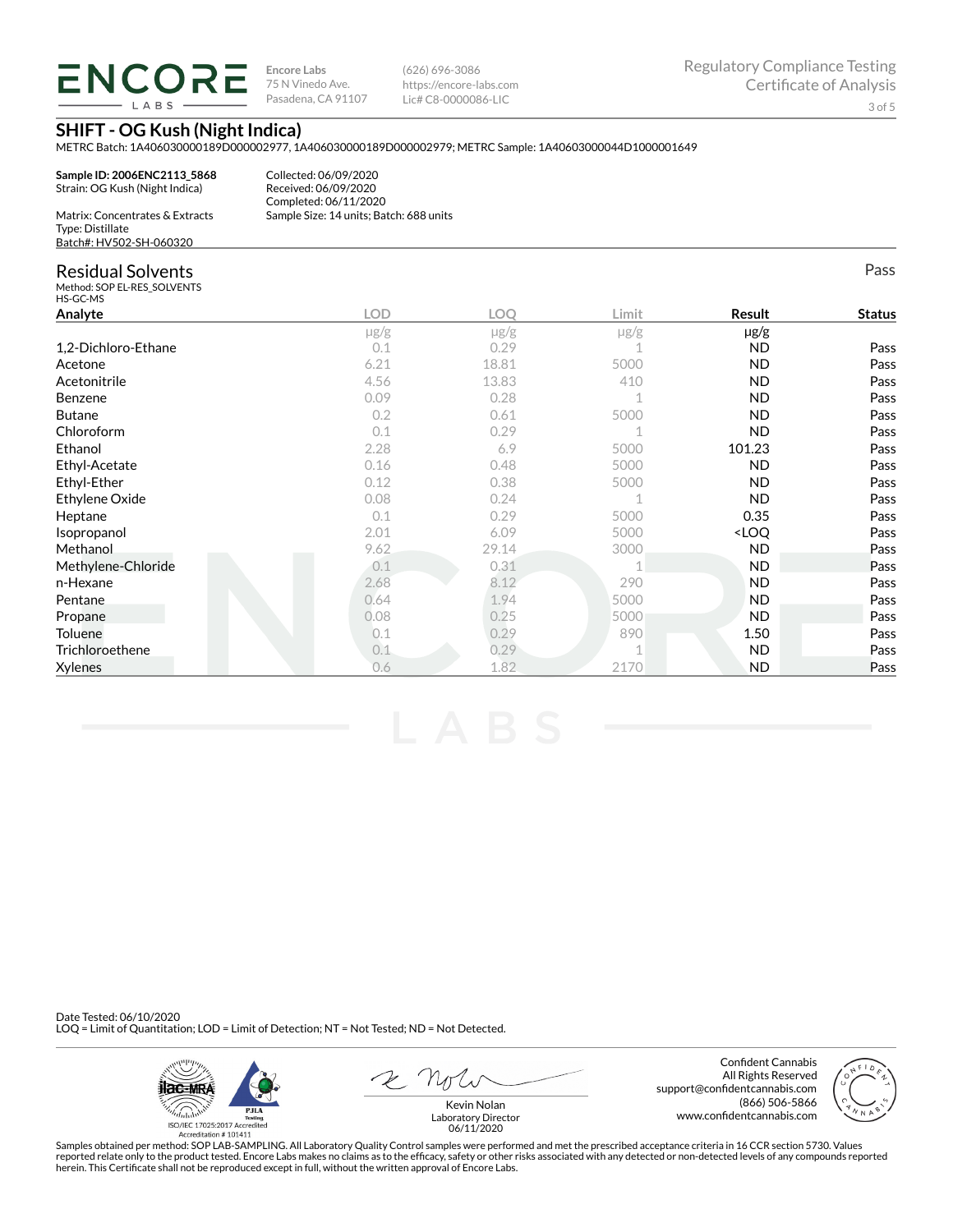**ENCORE LARS** 

**Encore Labs** 75 N Vinedo Ave. Pasadena, CA 91107 (626) 696-3086 https://encore-labs.com Lic# C8-0000086-LIC

Pass

#### **SHIFT - OG Kush (Night Indica)**

METRC Batch: 1A406030000189D000002977, 1A406030000189D000002979; METRC Sample: 1A40603000044D1000001649

**Sample ID: 2006ENC2113\_5868** Strain: OG Kush (Night Indica) Matrix: Concentrates & Extracts

Collected: 06/09/2020 Received: 06/09/2020 Completed: 06/11/2020 Sample Size: 14 units; Batch: 688 units

Type: Distillate Batch#: HV502-SH-060320

#### **Mycotoxins**

Method: SOP EL-PesticidesLCMS LC-MS

| <b>LOD</b> | <b>LOC</b> | Limit         | Result    | <b>Status</b> |
|------------|------------|---------------|-----------|---------------|
| µg/kg      | µg/kg      | $\mu$ g/ $kg$ | µg/kg     |               |
|            |            |               | <b>ND</b> | Tested        |
|            |            |               | <b>ND</b> | Tested        |
|            |            |               | <b>ND</b> | Tested        |
|            |            |               | <b>ND</b> | Tested        |
|            |            | 20            | <b>ND</b> | Pass          |
|            |            | 20            | <b>ND</b> | Pass          |
|            |            |               |           |               |



Date Tested: 06/10/2020 LOQ = Limit of Quantitation; LOD = Limit of Detection; NT = Not Tested; ND = Not Detected.



Confident Cannabis All Rights Reserved support@confidentcannabis.com (866) 506-5866 www.confidentcannabis.com



Kevin Nolan Laboratory Director 06/11/2020

Samples obtained per method: SOP LAB-SAMPLING. All Laboratory Quality Control samples were performed and met the prescribed acceptance criteria in 16 CCR section 5730. Values reported relate only to the product tested. Encore Labs makes no claims as to the efficacy, safety or other risks associated with any detected or non-detected levels of any compounds reported<br>herein. This Certificate shall